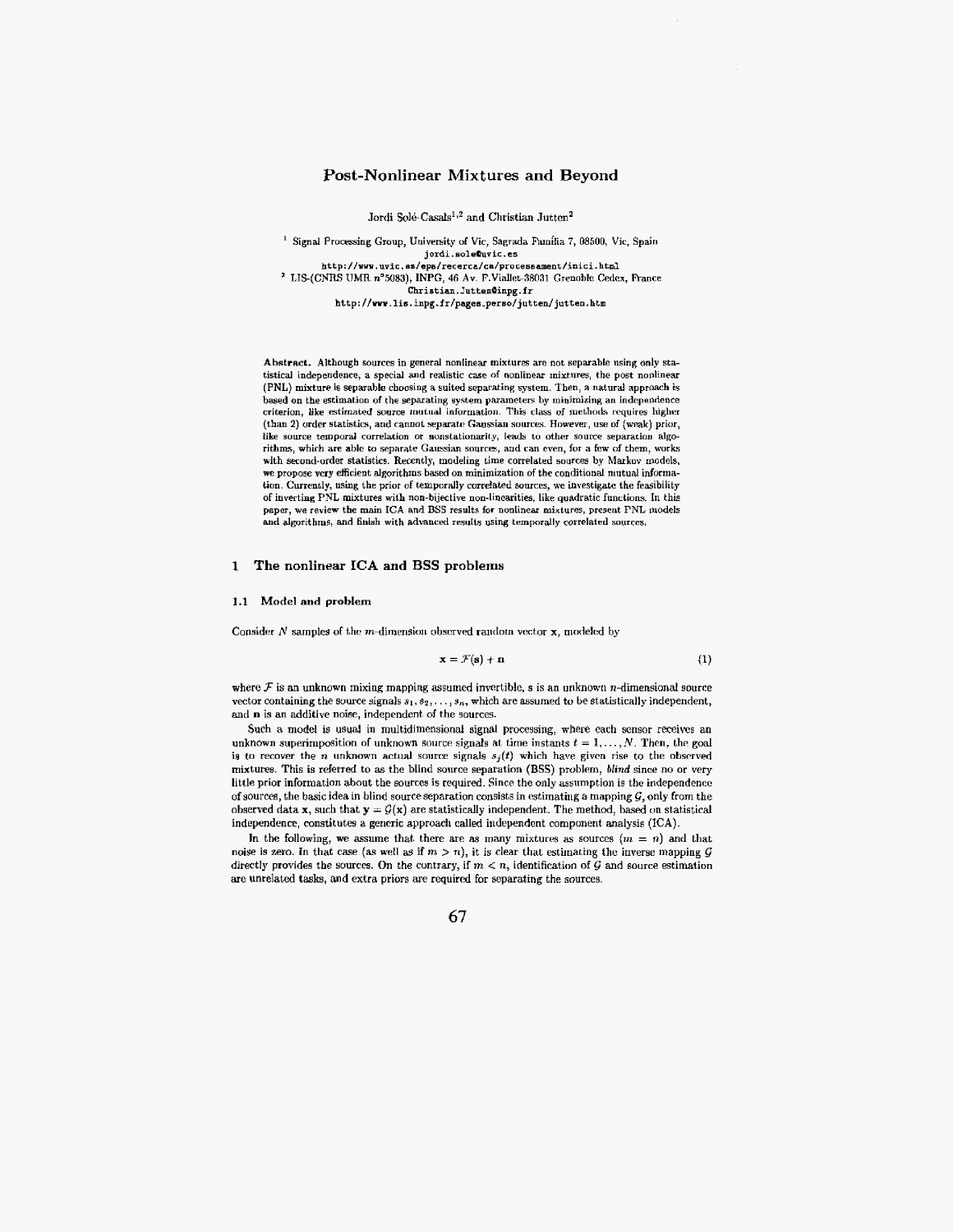#### **1.2** Nonlincar mixtures

The general nonlinear ICA problem then consists in estimating a mapping  $G : (R)^n \to (R)^n$  that yields components

$$
y = \mathcal{G}(x) \tag{2}
$$

which are statistically independent, only using the observations **x.** 

For general nonlinear mappings,  $G \circ \mathcal{F}$  can lead to independent signals y which are still mixtures of the independent **wurces x.** In other words, ICA and **BSS are** not. equivdent: one can easily **design**  a nonlinear mapping which mixes the sources and provides statistically independent variables  $y_i$ 

$$
y_i = h_i(\mathbf{s}) \neq h_i(s_{\sigma(i)})
$$
\n(3)

where  $\sigma(i)$  is a permutation over  $\{1,2,\ldots,n\}$ 

Moreover, if the separation would **Iic** achieved, each estimated output **ya** would only depend on a unique source  $y_i = h_i(s_{\sigma(i)})$ . Then, strong distortions could still occur, due to the mapping  $h_i(.)$ . One reason for this is that if  $u$  and  $v$  are two independent random variables, any of their functions  $f(u)$  and  $g(v)$  (where *f* and *g* are invertible functions) are independent too.

In the nonlinear BSS problem, one then expect to find signals  $y_i = h_i(s_{\sigma(i)})$ ,  $i = 1, \ldots n$ . Of course, it would be nice to restrict  $h_i$  to identity function: then, sources would be recovered up to weaker indeterminacies, **e.g.** scale and permutation indeterminacies **as** in linear mixtures. But is it possible? In other words, can priors on the sources and/or the mixing mapping be sufficient for this? Generally, using ICA for solving the nonlinear BSS problem requires additional prior informations or suitable regularizing constraints.

#### **1.3 Outline**

This paper is organized **as** follows. After having presented the nonlinear ICA and BSS problems in section 1, we consider two ways for regularizing the problem of source separation in nonlinear mixtures. The first **way,** based on structural constraints, is explained in Section 2. The **second way,**  based on prior information on the sources, is presented in Section 3. Finally, new ideas for inverting non-bijective functions are investigated in Section 4.

#### **2** Structural constraints

#### 2.1 Linear models

In the case of regular linear models, the mapping  $\mathcal F$  is linear and can be represented by  $\mathbf x = \mathbf A \mathbf s$ where A is a square invertible matrix. **In** this cae it suffices to constrain the separating model *G* to lie in the subspace of invertible square tnatrices, and one has to estimate a matrix B such that  $y = Bx = Hs$  has independent components. First theoretical results on separability of linear mixtures have been proposed by Comon in 1994 **[SI.** 

#### *2.2* **PNL** mixtures

**PNL** mixing **and** separating **models** In the post-nonlinear (PNL) model, the nonlinear observations have the following specific forin (Figure 1):

$$
x_i(t) = f_i(\sum_{j=1}^n a_{ij} s_j(t)), \ i = 1, ..., n
$$
 (4)

One can see that the PNL model consists of a linear mixture followed by a component-wise nonlinearity  $f_i$  acting on each output independently from the others. The nonlinear functions (distortions)  $f_i$  are assumed to be invertible.

# **68**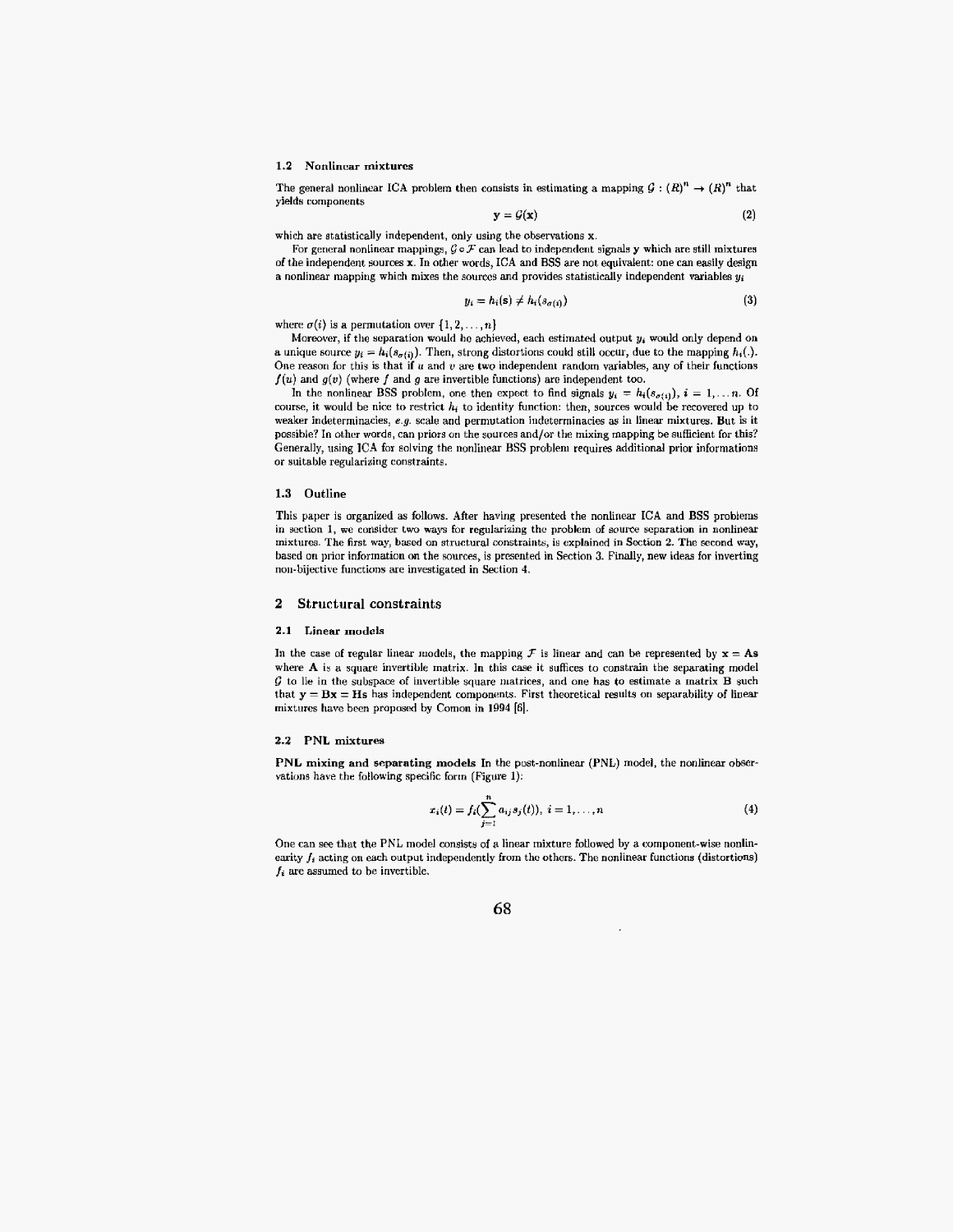

Fig. 1. The mixing-separating system for PNL mixtures.

Besides its theoretical interest, this model belonging to the L-ZMNL<sup>3</sup> family suits perfectly for a lot of real-world applications. For instance, such models appear in sensors array processing [14], satellite and microwave communications **[17],** and in many biological systems **[lo].** 

The simplest choice for the separating system  $G$  is the mirror structure of the mixing system  $\mathcal F$ (see Figure 1). In [22], it has been shown that these mixtures are separable for distributions having at most one Gaussian source, with the same indeterminacies as linear mixtures.

**PNL** algorithms In [22], the mutual information

$$
I(\mathbf{y}) = \int p_{\mathbf{y}}(\mathbf{y}(t)) \log \frac{p_{\mathbf{y}}(\mathbf{y}(t))}{\prod_{i=1}^{n} p_{\mathbf{y}_i}(\mathbf{y}_i(t))} d\mathbf{y}
$$
(5)

between the components  $y_1, \ldots, y_n$  of the output vector is used as the independence criterion in both linear and non-linear stages. For the linear part, minimization of the matual information leads to the same estimation equations **as** for linear mixtures **[8,5]** 

$$
\frac{\partial I(\mathbf{y})}{\partial \mathbf{B}} = -\mathbf{E}\{\boldsymbol{\psi}\mathbf{x}^T\} - (\mathbf{B}^T)^{-1}
$$
(6)

where components  $\psi_i$  of the vector  $\psi$  are score functions of the components  $y_i$  of the vector **y**.

$$
\psi_i(u) = \frac{d}{du} \log p_i(u) = \frac{p'_i(u)}{p_i(u)}\tag{7}
$$

Here  $p_i(u)$  is the pdf of  $y_i$  and  $p'_i(u)$  its derivative.

For the nonlinear stage, **one** can derive from the estimating equations the gradient **rule [22]** 

$$
\frac{\partial I(\mathbf{y})}{\partial \theta_k} = -\mathrm{E}\left\{\frac{\partial \log |\ g_k'(\theta_k, x_k)|}{\partial \theta_k}\right\} - \mathrm{E}\left\{\sum_{i=1}^n \psi_i(y_i) b_{ik} \frac{\partial g_k(\theta_k, x_k)}{\partial \theta_k}\right\} \tag{8}
$$

Here  $x_k$  is the kth component of the observation vector,  $b_{ik}$  is the element ik of the separating matrix **B**, and  $g'_k$  is the derivative of the k-th nonlinear function  $g_k$ . The exact computation algorithm depends on the specific parametric form of the nonlinear mapping  $g_k(\theta_k, x_k)$ . In [22], a multilayer perceptron network is used for modeling the functions  $g_k(\theta_k, x_k)$ ,  $k = 1, \ldots, n$ .

Contrary to BSS of linear mixtures, separation performance for nonlinear mixtures is strongly related to the estimation accuracy of the score functions **(7) [22].** The score functions (7) must be estimated adaptively from the output vector **y.** Several alternative **ways** to do this are considered in **[22].** The first approach is to estimate the pdf, and then compute using differentiation the score function. Pdf estimation based on the Cram-Charlier expansion **[6,8]** fails except for mild **post**nonlinear distortions. For hard nonlinearities, a pdf estimation based on kernel methods is preferablc. The second method estimates the score functions directly, and provides very good results for hard

L stands for Linear **and** ZMNL stands for **Zerc-Memory** NonLinearity: it is **a separable model with a linear stage** fallowed by **a** nonlinear (static) distortion.

**<sup>69</sup>**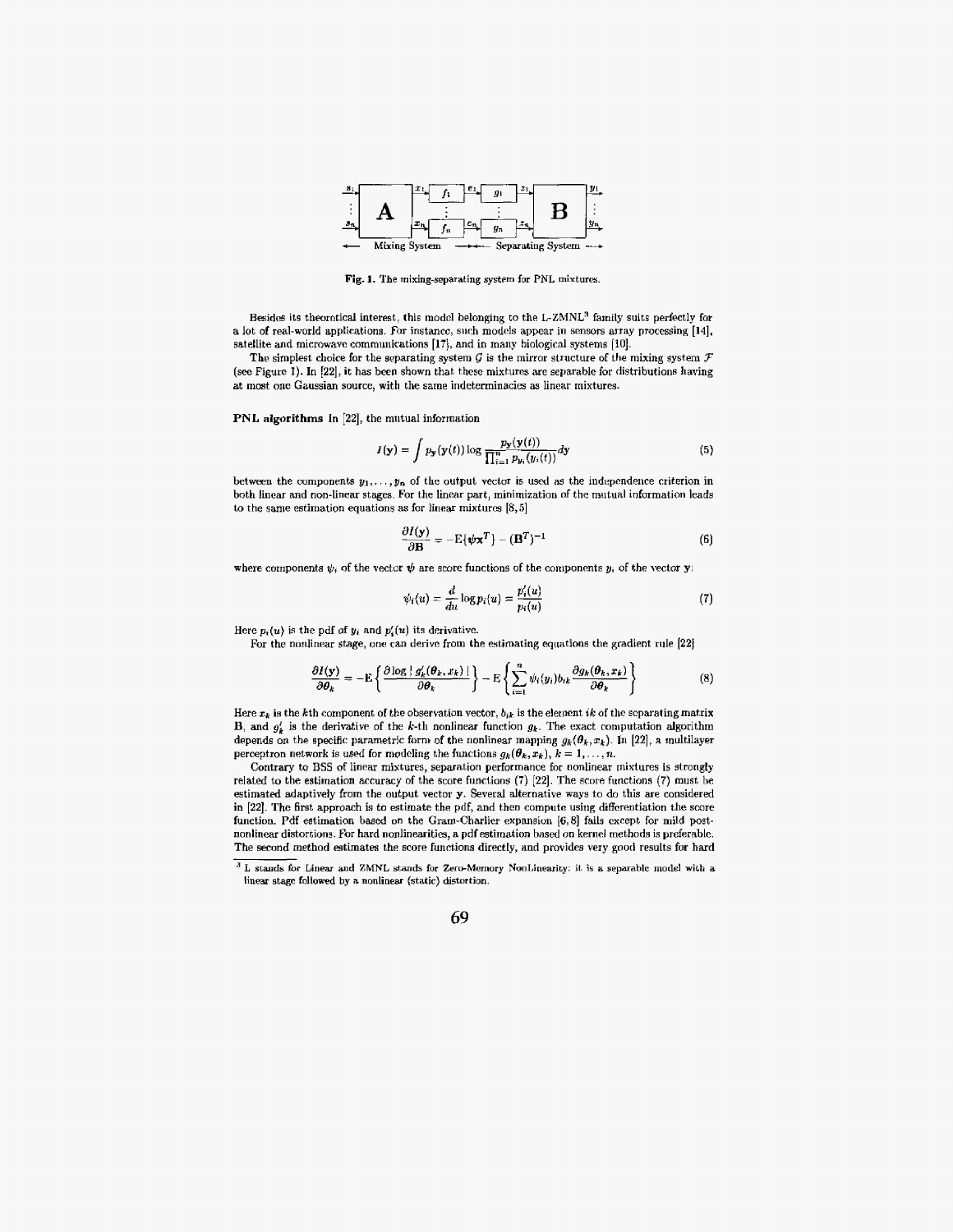

**Fig. 2. A** Wiener **system** consists **of a** filter **follmed by a** distortion (left). For inverting the Wiener **system, une** uses **a** HaIiinierstein system (right), which consists of **a** distortion **fallowed by a** linear filter.

nonlinearities, toe. A well performing batch type **method** for estimating the score functions **has** been introduced in a later paper [21]. Several other authors have studied methods for blind separation of post-nonlinear mixtures starting from different viewpoints : other patameterizations of non-linear mappings [13, 1, 15, 19], *temporal decorrelation of sources* [24], *geometrical approaches* [18, 3], *and* some tricks to improve the algoritms [20].

#### **2.3** CPNL mixtures

Separability of PNL mixtures can be generalized to convolutive PNL (CPNL) mixtures, in which the instantaneous mixture (matrix  $A$ ) is replaced by linear filters (matrix of filters  $A(z)$ ), where each source is independent and identically distributed (iid) [2]. In fact, denoting  $A(z) = \sum_{k} A_k z^{-k}$ , and  $\text{defining } \mathbf{s} \triangleq \left(\ldots,\mathbf{s}^T(k-1),\mathbf{s}^T(k),\mathbf{s}^T(k+1),\ldots\right)^T \text{ and } \mathbf{c} \triangleq \left(\ldots,\mathbf{e}^T(k-1),\mathbf{e}^T(k),\mathbf{e}^T(k+1),\ldots\right)^T,$ **we** have:

$$
\mathbf{e} = \mathbf{f} \left( \bar{\mathbf{A}} \mathbf{s} \right) \tag{9}
$$

where  $f$  acts componentwise, and:

$$
\tilde{\mathbf{A}} = \begin{bmatrix}\n\cdots & \cdots & \cdots & \cdots & \cdots \\
\cdots & \mathbf{A}_{k+1} & \mathbf{A}_k & \mathbf{A}_{k-1} & \cdots \\
\cdots & \mathbf{A}_{k+2} & \mathbf{A}_{k+1} & \mathbf{A}_k & \cdots \\
\cdots & \cdots & \cdots & \cdots & \cdots\n\end{bmatrix}
$$
\n(10)

The iid nature of the source samples, *i.e.* the temporal independence of  $s_i(k)$ ,  $i = 1, \ldots, n$ , insures the spatial independence of *s*. Then, the CPNL mixtures can be viewed as a particular PNL mixtures. For FIR mixing matrix  $A(z)$ , (9) corresponds to a finite dimension PNL mixture and the separability holds. For more general filter (IIK) matrix, (9) is **an** infinite dimension **PNL** mixture, and the separability can *be* conjectured.

Algorithms for separating sources in CPNL mixtures are based on random processes (instead of random variables)independence, which leads to very tricky criteria. Practically, one can use simplified criterion like  $J = \sum_{i,j,k} I(y_i(n)y_j(n-k))$ , which demands high computation cost, but can still be simplified.

#### **2.4 Wiener systems**

With a suitable parameterization, it can be easily shown that the problem of blind inversion of Wiener **systcms** (Fig. 2) is equivalent to the **source** separation problem in PNL mixtures **[23].** Its output writes as

$$
e(t) = f(\sum h(k)s(t-k))
$$
 (11)

where  $s(t)$  is the independent and identically distributed (iid) input,  $e(t)$  is the observation,  $h(k)$ denotes the entries of the unknown filter  $H$ , assumed invertible, and  $f$  is the unknown nonlinear mapping, **assumed** invertible and nietnotyless.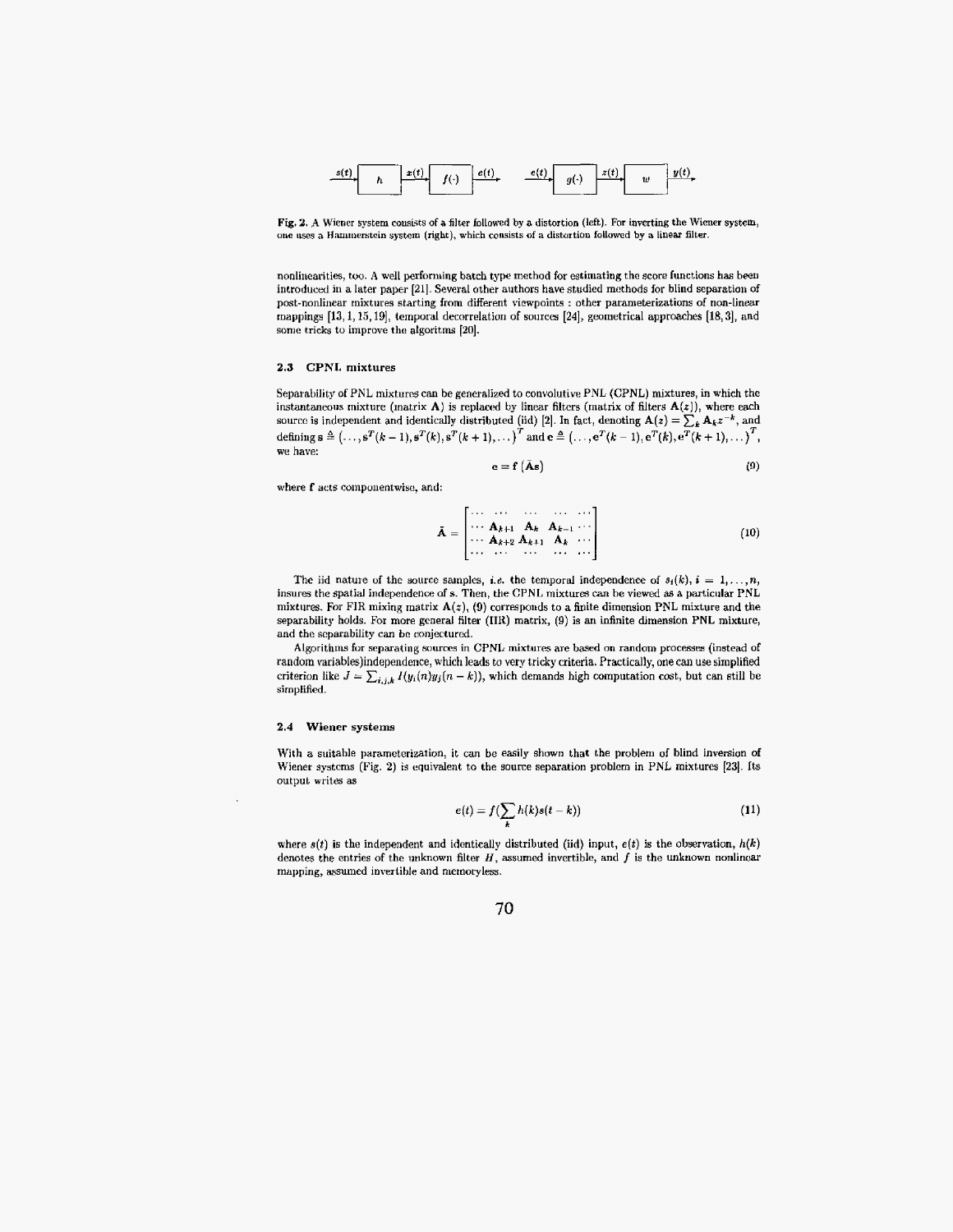#### **3 Time correlated sources in nonlinear mixtures**

In this section we show that prior information on the sources can simplify the indeterminacics. Specifically, we exploit the temporal correlation of the sources. Each source  $s_i(t)$ ,  $i = 1, \ldots, n$  is assumed to be temporally correlated, and is modeled by a q-order Markov model, **i.e.** :

$$
p_{s_i}(s_i(t)|s_i(t-1),\cdots,s_i(1))=p_{s_i}(s_i(t)|s_i(t-1),\cdots,s_i(t-q))
$$
\n(12)

where  $p_{si}$  denotes the pdf of the random variable  $s_i$ .

Since output independence leads to source scparation, **a** possible approach for separating source is to consider a criterion measuring the independence of the output **y**. Following [16,7], one can use the conditional mutual information of **y,** denoted **by** I :

$$
I = \int p_{\mathbf{y}}(\mathbf{y}(t)|\mathbf{y}(t-1), \cdots, \mathbf{y}(t-q)) \log \frac{p_{\mathbf{y}}(\mathbf{y}(t)|\mathbf{y}(t-1), \cdots, \mathbf{y}(t-q))}{\prod_{i=1}^{n} p_{y_i}(y_i(t)|y_i(t-1), \cdots, y_i(t-q))} d\mathbf{y}
$$
(13)

which is always nonnegative, and zero if and only if the variables  $w_i(t) = y_i(t)|y_i(t-1), \dots, y_i(t-q)$ are statistically independent for  $i = 1, \dots, n$ , *i.e.* the signals  $y_i(t)$ ,  $i = 1, \dots, n$  are independent Markovian process.

Considering the separation structure (Fig. 1), where  $\mathbf{y}(t) = \mathbf{Bz}(t)$  and  $z_i(t) = g_i(\theta_i, x_i(t))$ ,<sup>4</sup> the outputs can be estimated **by** minimizing:

$$
J(\mathbf{B},\Theta) = -\sum_{i=1}^{n} E\left[ \log \left| \frac{\partial g_i(\theta_i, x_i(t))}{\partial x_i(t)} \right| \right] - \log |\det(\mathbf{B})| - \sum_{i=1}^{n} E[\log p_{y_i}(y_i(t)|y_i(t-1), \cdots, y_i(t-q))]
$$
\n(14)

**(14)**  In practice, under the ergodicity conditions, t.he mathematical expectation **(14)** can be estimated by a time averaging, denoted  $\widehat{J}({\bf B},\Theta)$ , which requires the estimation of the conditional densities of the estimated sources. Asymptotically, extending the results for linear mixtures of Markovian sources **[7],** the equivalence of the mutual information minimization method with the **Maximum** Likelihood method still holds for **PNL** mixtures of Markovian sources. **As** for linear mixtures, this method based on Markov model is very efficient for post-nonlinear mixture. For an computation cost equal to **Y,**  where *q* is the order of the Markov model, the performance (in term of SNR) is increased and it becomes possible to separate Gaussian sources [11].

#### **4 Compensation of non-invertible nonlinearitiss**

For **PNL** mixing system with non-bijective functions, the previous algorithms cannot inverse the mixtures, **because** of the indeterminacy of the inverse functions. **For** exaimpie, **when** the unknown non-linear functions are  $f_i(.) = (.)^2$ , the inverse is as  $\pm \sqrt{(.)}$ . In this case, assuming the inverse is known, **we** have to solve the sign indeterminacy. We investigated if this is possible using the time corrclation of the signals.

Assuming the non-linear inverse function is known and equal to  $\sqrt{(.)}$ , it remains to estimate its sign  $\epsilon$  and the linear part of the separating structure. Thus, at each time *n*, the output sample  $z_i(n + 1)$  is predicted by linear prediction (LP) with the *N* previous samples:

$$
\hat{z}_i(n+1) = \sum_{k=0}^{N-1} c_j z_i(n-k), \qquad (15)
$$

and we select the sign  $\epsilon$  which minimizes the square error  $(\hat{z}_i(n+1) - \epsilon \sqrt{e_i(n+1)})^2$ , where  $\epsilon =$  $+1$  or  $\epsilon = -1$ . In fact, if  $|\epsilon_i|$  is large, the prediction is easy. On the contrary, the sign determination

 $\frac{4}{g_i(\theta_i, x_i(t))}$  is a parametric model of  $g_i(.)$ , where  $\theta_i$  can represent a set of parameters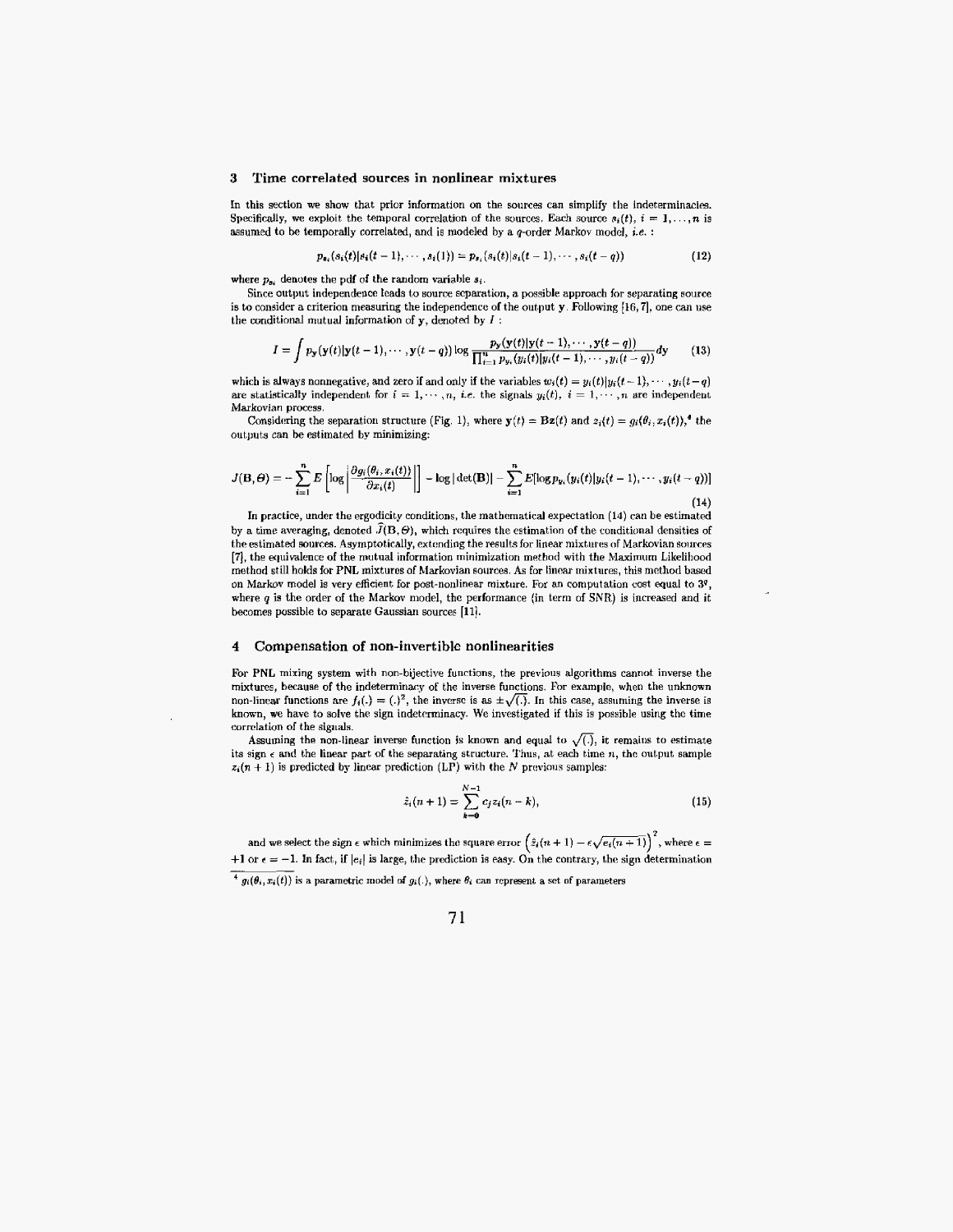

Fig. **3.** Minimum **(drshcd** circles), maximum (dashed diamonds) **and** average **(plain)** performance over **10**  experiments, versus  $\alpha$  (left) and versus the number of samples, for  $\alpha = 0.5$  (right).

is difficult when  $|e_i|$  is close to zero. For avoiding noisy estimation of the sign, it is necessary to chose the LPC order *N* greater than 2 or 3. Practically, since sign changes occur when  $|e_i|$  is close to zero, for decreasing the computation cost, we can estimate the sign only for  $|e_i| < \theta$ .

The linear part (the matrix **B**) is estimated according to estimation equation (6).

#### **4.1** Experimental results

In the first experiment, we consider two random colored sources mixed with a linear matrix

$$
\mathbf{A} = \begin{pmatrix} 1 & \alpha \\ \alpha & 1 \end{pmatrix} \tag{16}
$$

with  $\alpha \in [0.2, 0.8]$ . The non-linear mappings are  $f_i(.) = (.)^2$ . The sources are generated by filtering a Gaussian noise (500 samples) with the AR filter  $1/AR(z)$ , where  $AR(z) = [1 - 4.6z^{-1} + 8.5z^{-2}]$ **8.0~-~+3.82-~ -0.752-"].** E'igrrrc 3 plots **the** minimutn, the maximum and the average performance over 10 experiments, measured as the residual error in dB  $(E_i = \frac{E[y_i]}{E[(y_i - s_i)]^2} [dB]$ , versus  $\alpha$ . We see that the performance does not depends on  $\alpha$ , *i.e.* on the mixture hardness.

In the second experiment, we studied how the performance varies with the sample number. In figure 3, using the same mixing system as in the previous experiment, with  $\alpha = 0.5$ , we plot the maximum, minimum and average values of SNR, versus the sample number of samples. Each experiment is stilt repeated 10 times. Due to the strong correlation between successive samples, it is necessary to use a large number of samples for achieving a good estimation of the linear part as well as a good decision on the sign of the non-linear part.

Figure **4** is depicted one typical example of recovered source (plain line) and the true source (dashed line). **We can** observe that sometimes the truc sign is lost **(due** to a wrong estimation) but it mainly occurs for  $|e_i|$  close to zero, and the true sign is quickly recovered.

Although this **work** is promising, the **next** step, **which** consists in blindly estimating **the** (unknown) non-linear mapping **\*gi** and B, is much more tricky. However, this simple example shows how weak priors can be used for solving ill-posed problems.

### *5* **Concluding remarks**

In this paper, we have considered ICA and BSS problems for nonlinear mixture models. It appears clearly **BSS** and **ICA** arc difficult arid ill-posed problems, and regularization is **necessary** for actually achieving **ICA** solutions which coincide to **BSS.**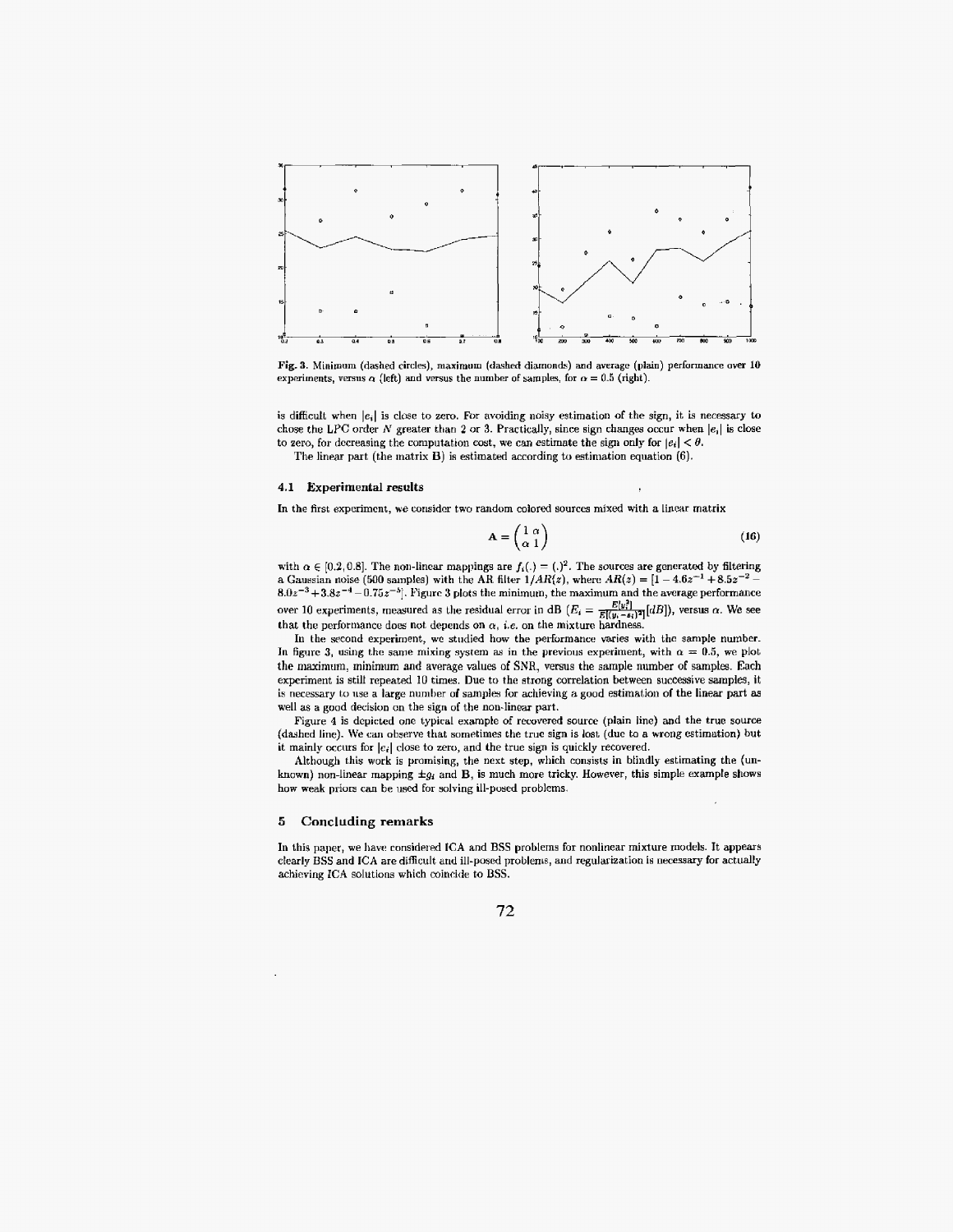

Fig. 4. Recovered source (plain) and the true source (dashed) for one experiment

In this purpose, two main ways can be used. First, solving the nonlinear BSS problem appropriately using only the independence assumption is possible only if mixtures as well as separation structure are structurally constrained: for example post-nonlinear mixtures. Second, prior information **on** sources, for example temporally correlated **sourcez,** can simplify the algorithms or reduce the indeterminacies in the solutions.

A lot of **work** remains **to** be dotie in studying the nonlinear ICA and USS **protrlenis.** Especially, the solution of more **general** non-hear problems, adding **a few** priors: temporal correlation, more obsexvations than sources *[O,* **121.** Finally, up to **now,** the research **has** addressed mainly **theoretic&**  problems. **The results** will become **more widely** interesting only if they **can be** validated on realistic problems using real-world data **[4].** 

# *6* **Acknowledgments**

This **work** has been partly supported by **the** European Commission project BLISS **(IST-1999-14190),**  and **by** the University of **Vic** under **the** grant **R0912.** 

#### **References**

- **1. S. Achard, D.** T. Pham, and C. **Jutten.** Blind **sourcc** separation io post nonlinear mixturcs. In *Pmc.*  **Int. Conf. on** *Independenf Component* **AnaIyJis and** *Signal* **Separation** *(EA 2OOl),* **pages 295-300, San**  Diego, CA, USA, **2001.**
- **2.** M. **Elabaio-Zadeh,** *C.* Jutten, **and** K. Nayebi. Separating convolutive post noli-linear mixtures. In **Pmc.**  *Int- Conj.* **on Independent Component Analysia and Signal Separation** *(ICA* ZOOl), pages 138-143, San Diego (California, USA), 2001.
- 3. M. Babaie-Zadeh, C. Jutten, and K. Nayebi. A geometric approach for separating post nonlinear mixtures. In Proc. of the XI European Signal Processing Conf. (EUSIPCO 2002), volume II, pages **11-14,** Toulouse, Rance, **2002.**
- 4. G. Bedoya, C. Jutten, S. Bermejo, and J. Cabestany. Improving semiconductor-based chemical sensor arrays using advanced algorithms for blind source separation. In *Proceeding8 of* **Sfcon** *04,* January **27-29, New** Orleans **(USA), 2004.**
- **5.** A. Cichocki **aod** *S.4* Amari. *Adaptrue* **Blind Signal and** *Image* **Pmcessing Lenrnrng** *Algorithms and*  **Applications.** J. Wiley, **2002.**
- *6.* **P.** Comon. lndependent component **analysis, a new** concept? **Signal Processing, 36(3):287-314, 1994**
- **7. S.** Hmeini, *C.* **Jutten, and D.-T. Pham. Markovian source separation** *IEEE* **Tkans. on** *Signal Processing,*  **51:3009-3019. 2003.**